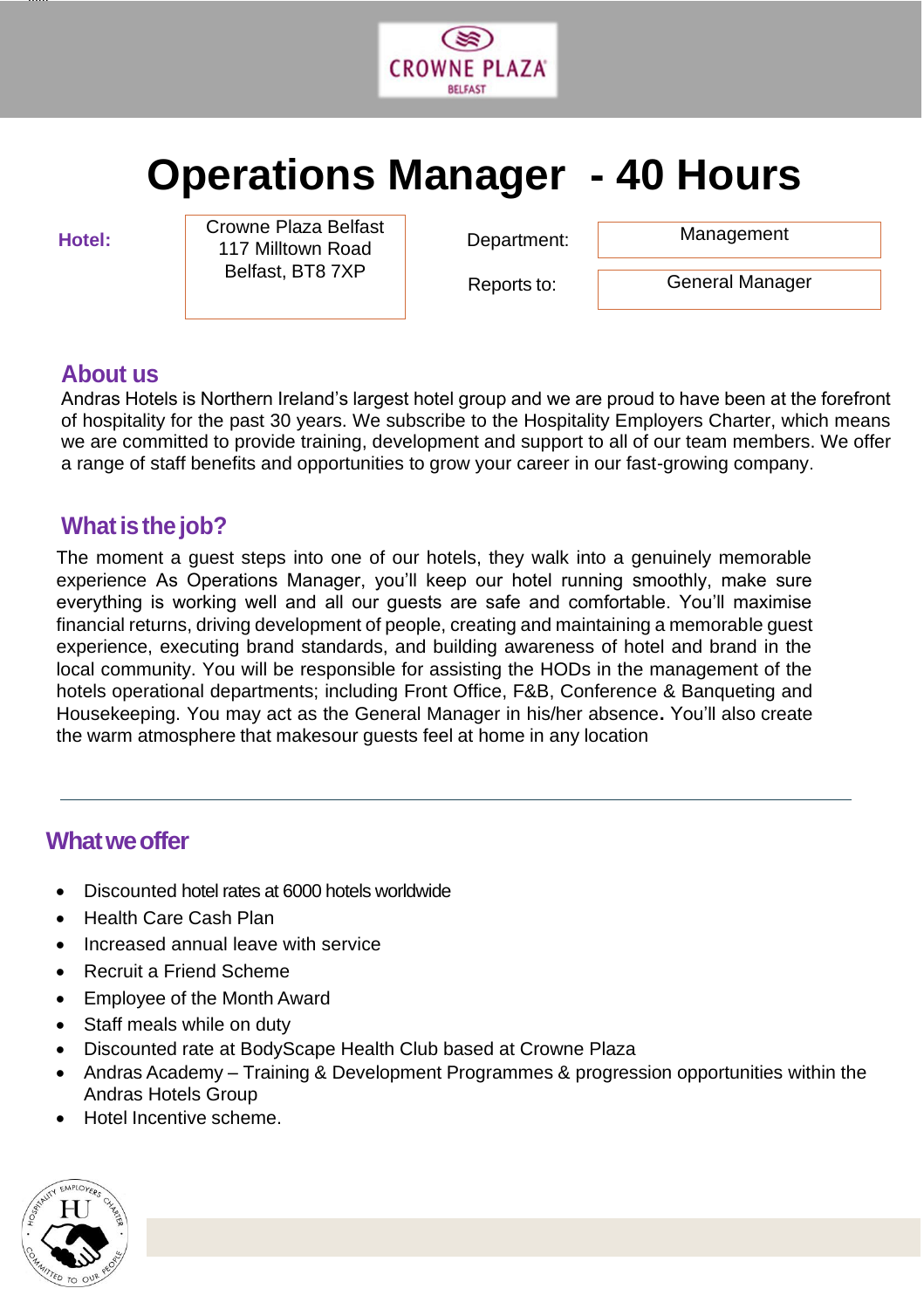

# **Your day to day**

### **People**

jjjjjj

- Manage everyday activities, plan and assign work ensuring you always have the right staffing numbers
- Develop your team and improve their performance through coaching and feedback, and create performance and development goals for colleagues - recognise good performance
- Train team members to make sure they deliver with compliance and to the standards we expect and have the tools they need to work efficiently
- Recommend or initiate any HR elated actions where needed
- Drive a great working environment for teams to thrive connect departments to create sense of one team with a high level of engagement
- Oversee the day-to-day operations and assignments of the hotel staff; assist the General Manager in the development and communication of departmental strategies and goals. Communicate and enforce policies and procedures
- Promote teamwork and quality service through daily communication and coordination with other shifts and departmental management

#### **Financial**

- Help the General Manager in the development, implementation and monitoring of financial and operational plans for the hotel. Provide regular direction and manage hotel operations for all departments
- Monitor and report variances against budget and control labour costs and other expenses
- Make recommendations for capital improvements to enhance the assets of the hotel and/or company and brand loyalty

#### **Guest Experience**

- Establish and implement appropriate service recovery guidelines in order to ensure complete guest satisfaction. Respond to guest complaints or concerns in a prompt and professional manner
- Review guest feedback and implement strategies for continuous improvement
- Communicate to appropriate departments all pertinent information requirements and special needs for arriving VIP's, large groups and other key guests
- Lead marketing efforts to up sell guests on hotel services, offerings, and amenities

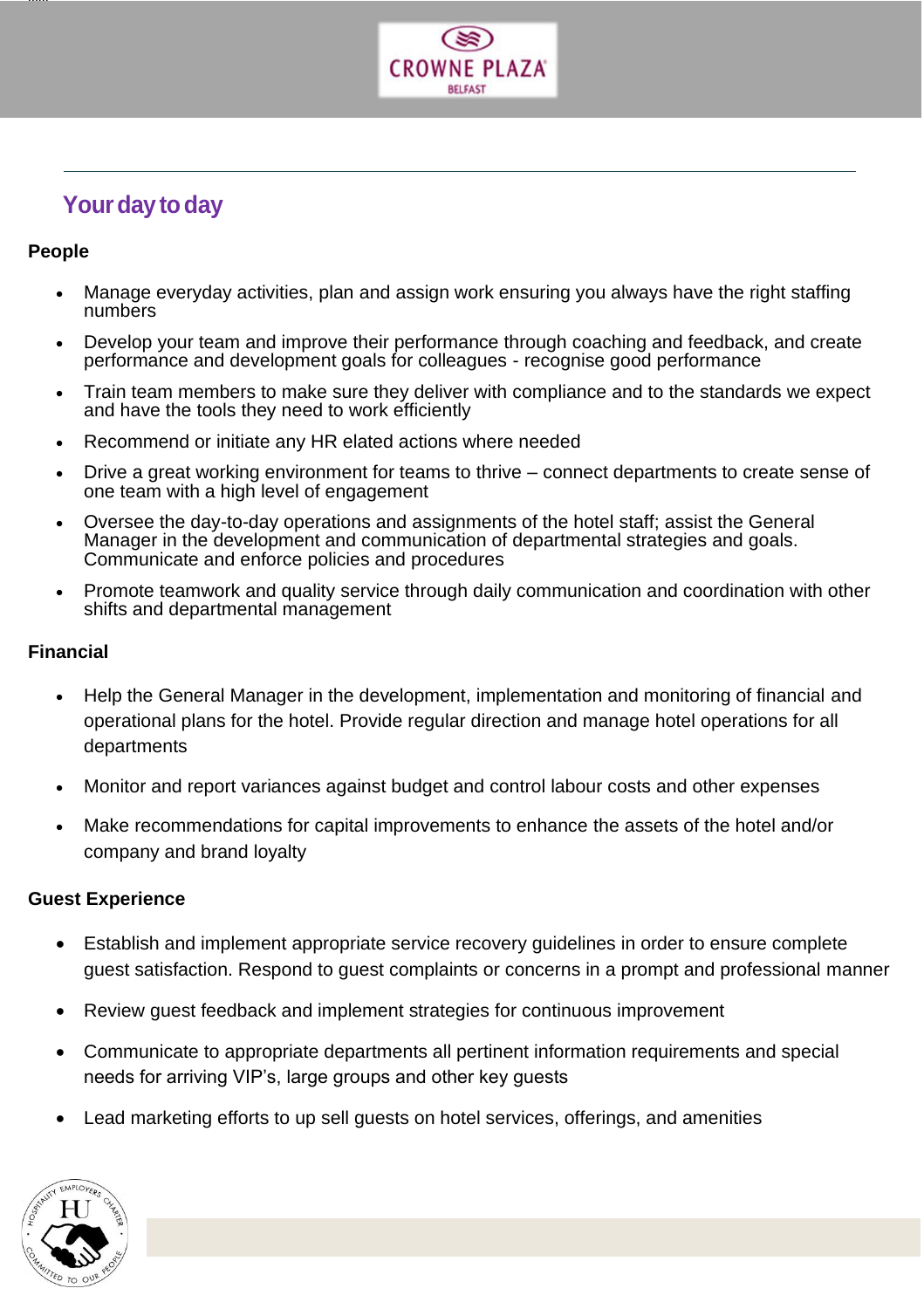

#### **Responsible Business**

jjjjjj

- Ensure a safe and secure environment for guests, team members and hotel assets in compliance with the hotel's or owner's policies and procedures and regulatory requirements. Maintain relations with outside contacts
- Comply with legislation regarding health, safety and alcohol services
- Maintain a focus and commitment to operating a "green" hotel by introducing and monitoring sustainable policies and procedures
- Responsible for the Hotel Operational Departments, working with the department HODs to ensure service levels and standards are maintained and every revenue opportunity actioned

• Perform other duties as assigned. May also serve as manager on duty.

# **Whatweneedfrom you**

#### **Essential:**

- 3 years guest service/hotel experience with at least 2 years in a management capacity
- Ability to meet deadlines and work under pressure
- **Excellent Customer Service Skills**
- Good Communication and Listening Skills
- Flexible working and a genuine willingness to help guests and colleagues in the hotel

#### **Desirable:**

- Previous experience in a Hotel Operations Managers role
- Degree or equivalent in Hotel and Tourism/Hospitality/Business
- Hotel Management degree or diploma

# **How do I deliver this?**

**We genuinely care about people and we show this through living out our promise of True Hospitality each and every day. It's what connects every colleague in all Crowne Plaza hotels.**

Crowne Plaza hotel brand delivers True Hospitality in their own way, and at the heart of it all are specific, core service skills.